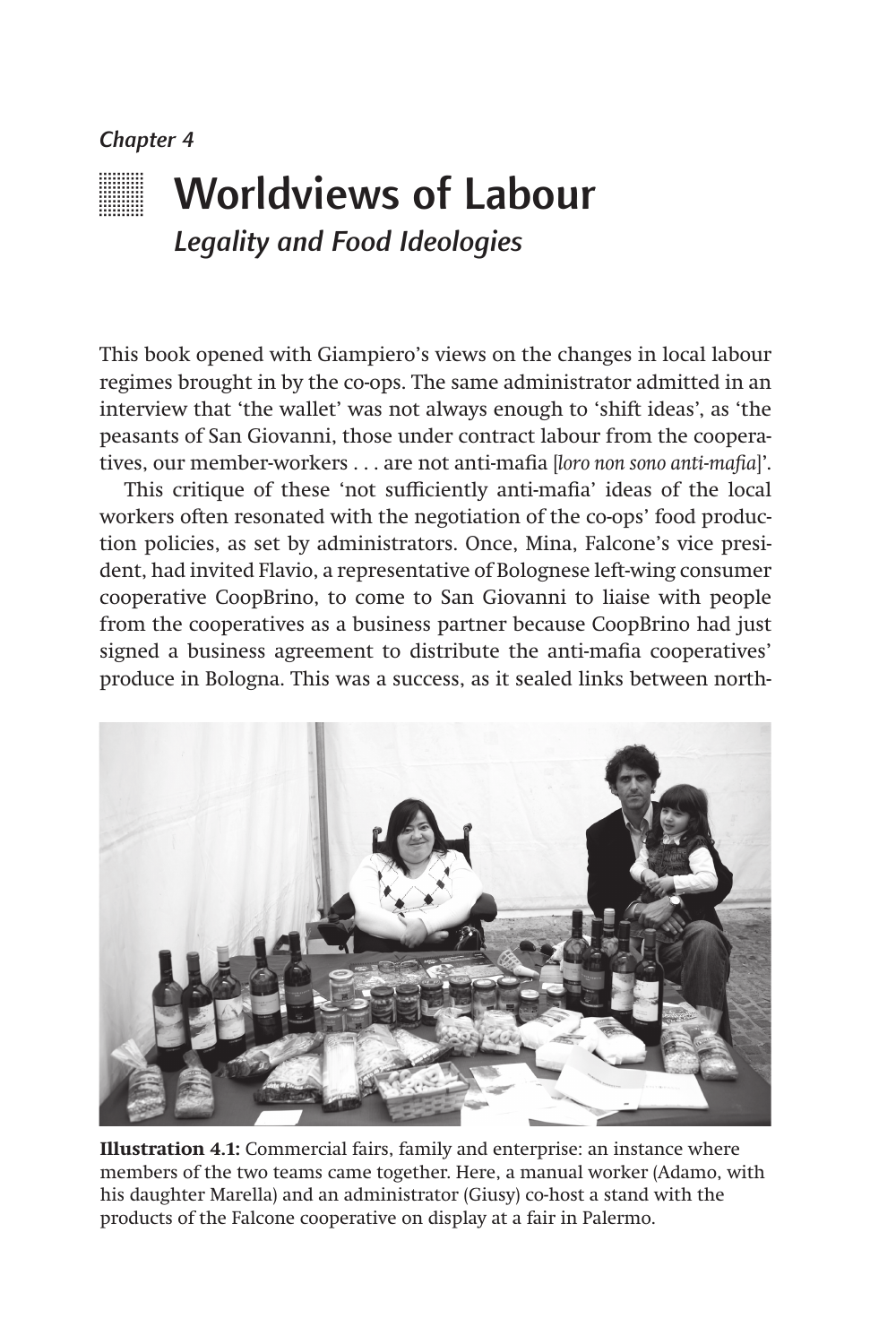ern Italian consumer co-ops and the anti-mafia cooperatives. I accompanied some of my research interlocutors as they fetched him from Trapani airport. As we returned to the village, Flavio mentioned that he found San Giovanni repulsive; he said to me that the village looked like a zoo, and the locals ('imbued with mafia,' he commented) were the animals in the zoo. He imagined that it must take a lot of effort to collaborate with the locals and even suggested that I should call myself 'not an ethnologist' (anthropologist) 'but an ethologist'. This chapter will attempt to explain this animosity and the socio-cultural chasm this implies.

The chapter, as well as the next one, aims to elucidate how two main ideologies that drove the anti-mafia cooperativist endeavour are framed and deployed by the cooperatives. These ideologies fortressed the co-ops as an enclave, sealing them away from local society to a certain extent – at least on paper. They are in a way antithetical, but the choice to analyse them with some sense of narrative continuity and in quite some detail is not arbitrary: they formulate fields of contestation across and over which divisions among and between those labouring in the co-ops are born and developed. These ideologies concern food activism processes and attitudes on food value and values, an issue around which many a movement and associations strive (Siniscalchi 2013a; Luetchford and Pratt 2014). What follows in this chapter concerns ideologies of food and their impact on internal divisions in the co-ops.

An anthropological discussion of cooperatives' promotion of food activism and overall attitudes to food production and distribution necessitates paying attention to the diverse subjective degrees of identification with such claims, which can vary for the different work groups developed within such organisations, especially between a 'production' and a 'consumption/distribution' team. In fact, I propose that food activism claims are part of what makes divisions of labour within cooperatives more pronounced, in stark contrast with cases where democracy is the most central aim – at a local and global level – for food activists, and indeed contradicting the very meaning of cooperativism as industrial democracy.

There are three points here, all converging to elucidate how the administration of the co-ops see their endeavour as an enclave of good economic practice. First, in ethical production-oriented cooperatives, internal stratifications go well beyond systems of voting and reflect divisions among the workforce in terms of remuneration and ideology; second, food activism can be a set of principles that cooperative administrators identify with more than workers do; and, third, a group's area of responsibility – production or consumption – influences the degree to which their attitudes are shaped as claims to partake in 'food activism' or not.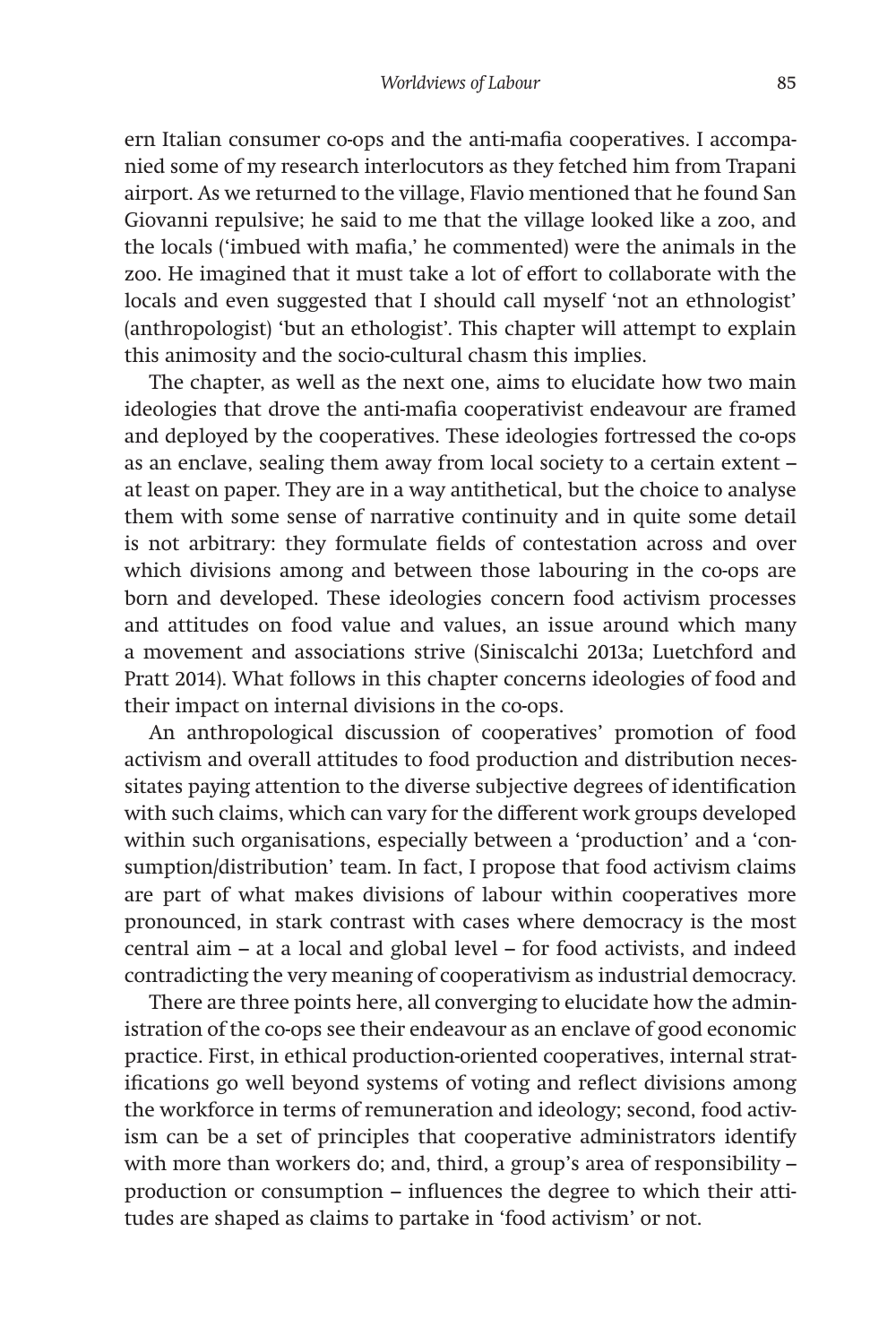To trace the local situatedness of food activism ethics – that is, the ethical configurations accompanying people's commitment to collective mobilisation around issues related to food – it is necessary to discuss the character of the confiscation process as well as the cooperatives' organisation of labour. To that end, this chapter will scrutinise the cooperatives, describing what they do, how they are organised, what the important roles are, what the relations are between members, and how they carry out food activism.

# **Divisions in Labour, Fractures of Food**

#### *Divisions*

As already discussed, there were two types of cooperative members – administrators and manual workers. The difference between members and other ('daily') workers came down, firstly, to contracts: members had permanent contracts, although there were important distinctions between administrator-members and worker-members concerning levels of remuneration and timing of payment, as well as periods and time frames of actual work. (While administrator-members enjoyed professional terms of continuous work, worker-members were restricted by their permanent contracts, receiving actual work and pay for *only* the agricultural season; only three worker-members had a monthly wage). The second key feature distinguishing members from non-member daily workers was democratic participation, meaning that all members sat on the Members' Assembly, which met annually. By contrast, non-member daily workers signed three-month contracts for seasonal agrarian work and were paid on a daily basis, but they had no rights to democratic participation. (To tell them apart, as and where appropriate, from the worker-members, I use the terms 'daily workers' or '*braccianti*'.)

However, the member/non-member distinction is misleading. On the one hand, worker-members and daily workers had much in common despite the (undeniably significant) difference between stable employment and short-term contractual work. Manual members' work (and hence pay) was as seasonal as that of most daily workers. Due to their similar salary, work and living conditions, the situation of the daily workers was similar to the permanent worker-members with whom they identified, as they equally considered themselves 'parts of the cooperative' (see table 4.1).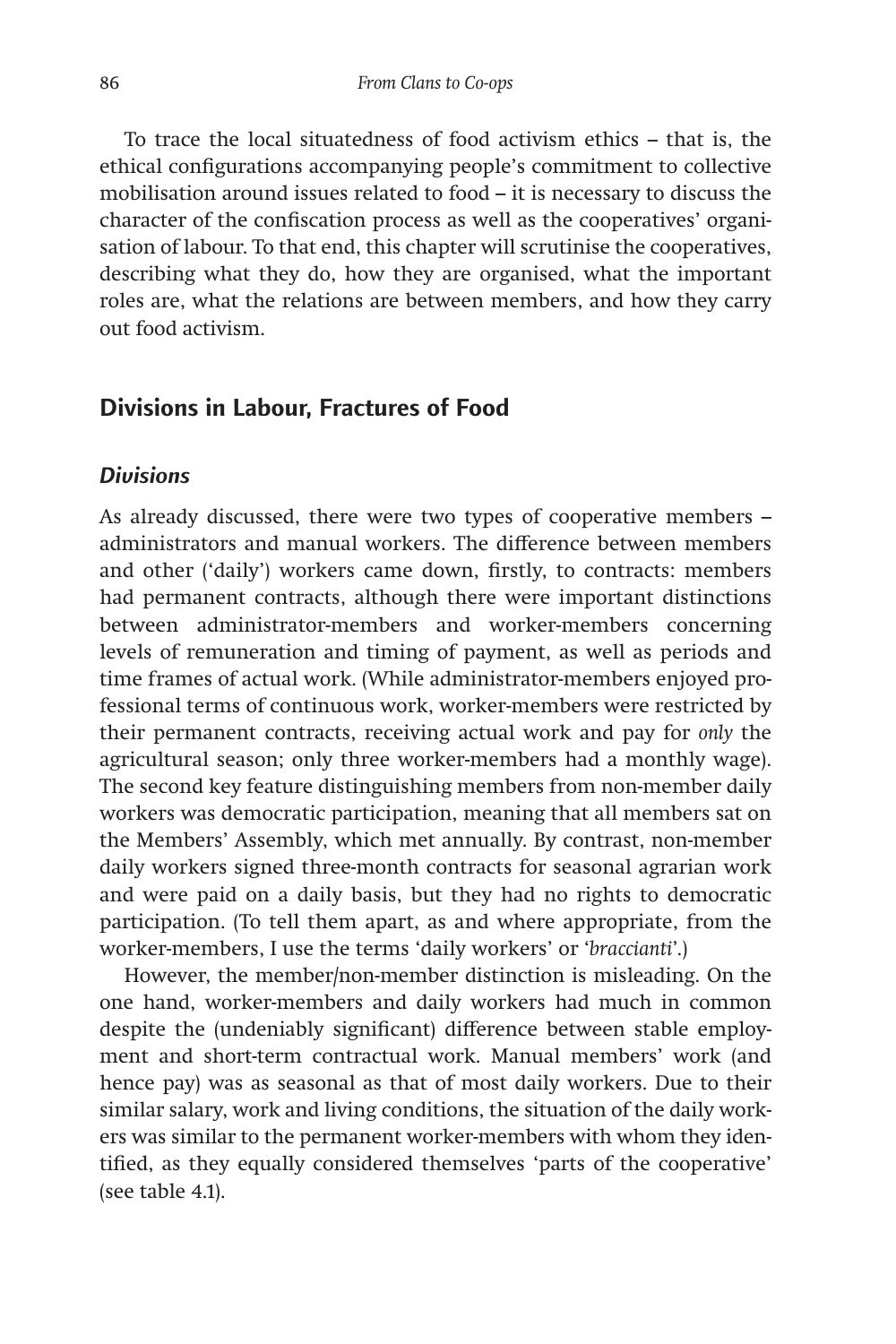| Name         | tion<br>Locat                            | Land                                                                                                    | Other assets                                                          | Organisational<br>affiliation | Established |
|--------------|------------------------------------------|---------------------------------------------------------------------------------------------------------|-----------------------------------------------------------------------|-------------------------------|-------------|
| Lavoroealtro | Riccardo                                 | 130 ha in Spicco Vallata (of which 14<br>19 ha in Canicattí (100 km away)<br>ha is vineyards)           | establishment opened in<br>An agrotourism<br>2010                     | Arci                          | May 1999    |
| Liberanima   | Partinico<br>Legal seat:<br>San Giovanni | 3 ha of lemon grove                                                                                     |                                                                       | Libertà                       | July 2007   |
| Borsellino   | rituracia<br>$\sin($                     | 20 ha in Casteltermini (110 km away)<br>130 ha in Spicco Vallata (32 of which<br>is vineyards)          | establishment opened in<br>An agrotourism<br>2010                     | Libertà                       | June 2006   |
| Falcone      | iovanni<br>San(                          | 50 ha from the municipalities of<br>155 ha (30 of which is vineyards)<br>Trapani e Paceco (100 km away) | establishment opened in<br>A winery (Cento)<br>An agrotourism<br>2006 | Libertà                       | June 2001   |
|              |                                          |                                                                                                         |                                                                       |                               |             |

| $\sim$ $\sim$ $\sim$ $\sim$ $+$ $-$<br>Í                                                                          |
|-------------------------------------------------------------------------------------------------------------------|
| $\frac{1}{2}$<br>֦֦֦֦֧֧֧֧֧֧֧֧֧֛֧֧֛֪֪֦֧֧֧֧֛֪֪֛֪֪֛֪֛֪֛֪֛֪֛֪֛֪֛֚֚֚֚֚֚֡֝֝֝֬֝֬֝֓֕֓֝֬֝֓֝֓֝֬֝֬֝֓֝֓֝֬֝֓֝֓֝֬֝֓֝֬֝֬֝֬֝<br>l |
| į<br>Ċ                                                                                                            |
| ;<br>;                                                                                                            |
| $+$ ompation about the Cuica i<br>i                                                                               |
| ı                                                                                                                 |
| ;<br>I<br>I<br>Ç                                                                                                  |
| $\mathbf{H}$<br>į<br>İ                                                                                            |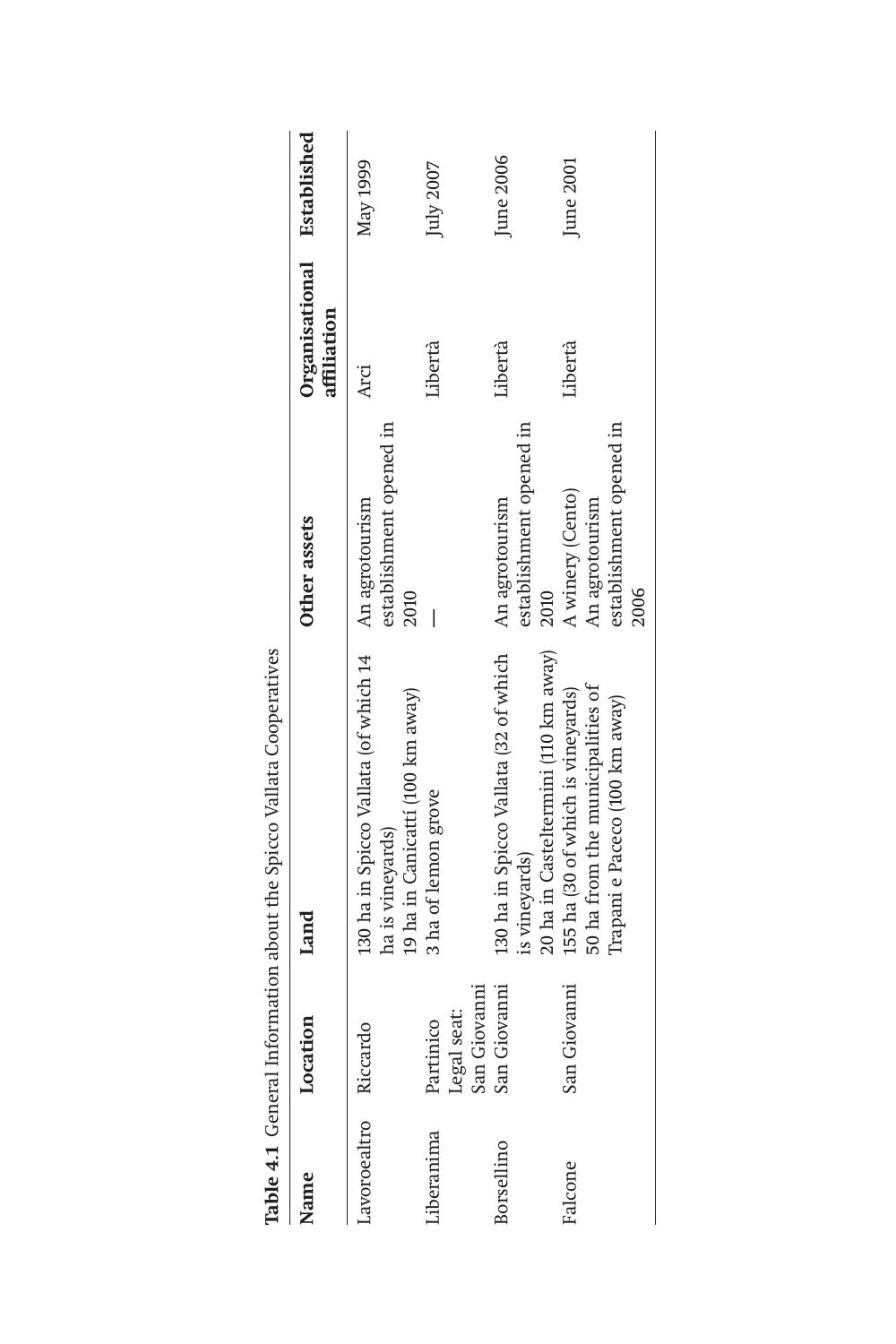On the other hand, there were crucial differences *among* members, between the administrator and worker-members. In that respect, diverging from a marked tendency in anthropology of work to distinguish between workers in stable employment and contractual workers,<sup>1</sup> I focus on another distinction: stratification *within* those in stable employment (administrators and worker-members), not least because the latter, more often than not, were allied with daily workers.<sup>2</sup> The two-tiered organisation of all Spicco Vallata cooperatives (which, in turn, established a pattern followed by anti-mafia cooperatives elsewhere outside Sicily) is a salient issue, with repercussions in terms of class, ethics, relatedness and the overall meaning of participation in anti-mafia cooperativism. As the mechanics of voting and 'collective' decision-making were not often disputed in the field, and as internal stratifications go well beyond systems of voting, I shall not dwell on this theme in my ethnographic narrative.

In fact, although bereft of voting rights in the cooperatives, daily workers shared a similar experience (and status) with worker-members due to their commonalities (and shared values). In addition, worker-members, as members, had the burden of sharing potential losses in the cooperative. The lack of 'voice' in the co-ops, associated with membership and its recurring stable employment, did not mark out a broad stratification along the lines of membership/non-membership as much as the issue of livelihoods did. In fact, it is part of my argument that, in order to understand internal divisions within cooperatives we need to move, both methodologically and analytically, beyond a focus on schemes of decision-making – not least because they have been appropriated by techniques of 'governance', as the relevant literature notes (Zamagni and Zamagni 2010). It is telling data, nonetheless, to juxtapose with cooperatives' 'participatory democracy' the fact that the Falcone, Borsellino and Lavoroealtro all had a similar mode of collective management whereby the ideas of the administration teams dictated the overall planning.

In all three, this was arranged in two decision-making bodies. Firstly, the Administration Council, which met monthly, and where only 5 members voted. Electing the Council was among the duties of the annual Members' Assembly, where all members had a vote. I observed Administration Council meetings in the three co-ops. In the two co-ops' assemblies I followed in 2008 and 2009, all decisions by the councils were approved with a 100 per cent majority, including the councils' annual planning and previous year's balance (*bilancio*). The assembly also elected the members for the next year's council, constantly electing a majority of administration members over worker-members (thus, for each cooperative, three administrator-members and two worker-members) and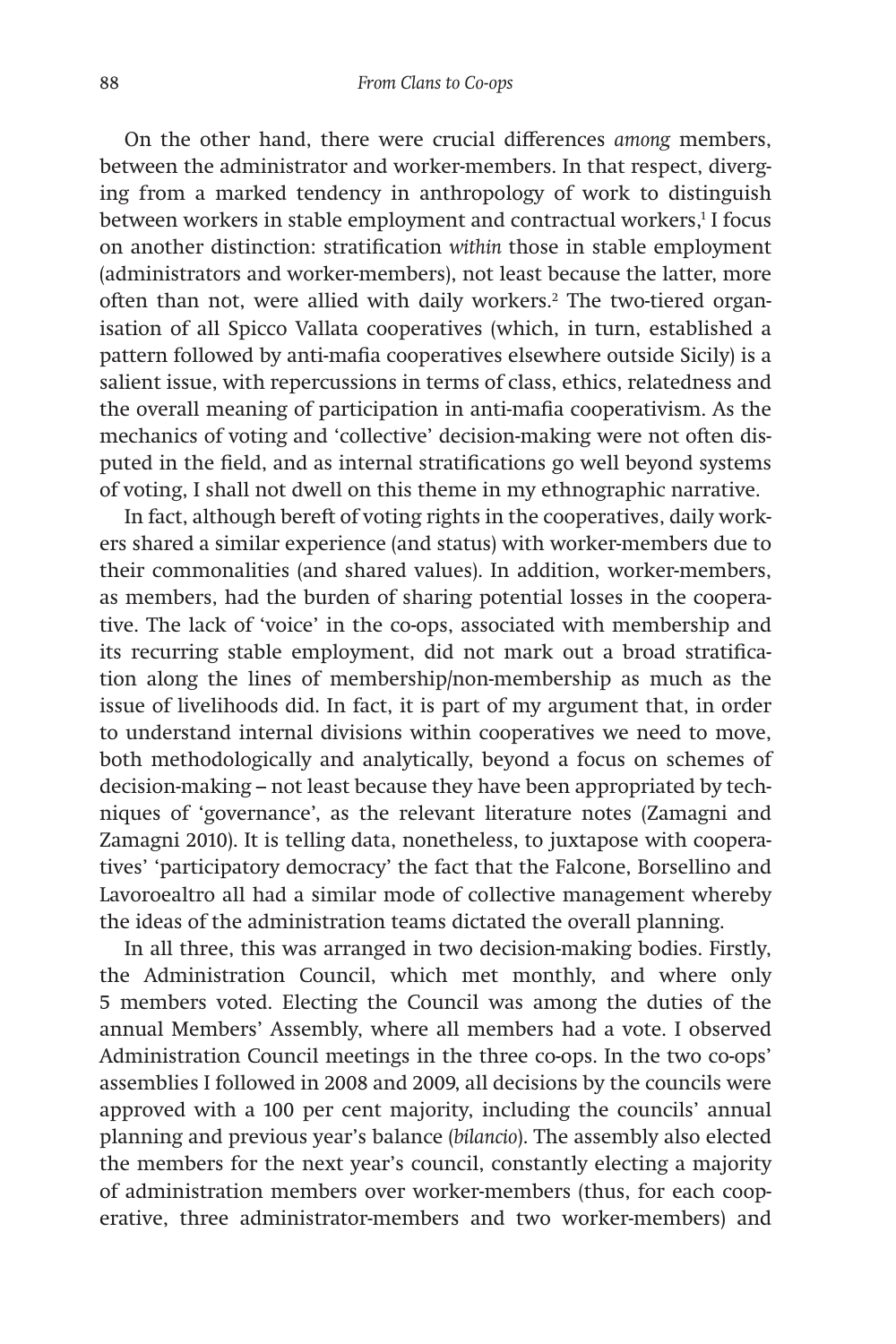without exception reflecting the views of the Consortium and Libertà. As for the significance of the Members' Assemblies as 'democratic participation', it would suffice to quote the opinion of Mina, Falcone's vice president, which she confided to me just after one of the co-op's annual assembly meetings: 'Well yes, the assembly is important, but too much democracy can be a waste of time when deciding things corporate; we need organisation and quick decisions.'

While highly suggestive, this data on its own cannot provide the necessary nuances of what the administrator/worker division of labour in politically driven cooperativism really meant for the lives and livelihoods of worker-members. Where collective decision-making falls short of 'industrial democracy' (Holmström 1989), this is the *outcome* rather than the reason for internal stratifications. The reasons, as shown here and in the remainder of this book, lay mostly *outside* the cooperatives framework: in the backgrounds of the members, in the broader social relationships in which they were embedded, and in how these related differentially to the political project guiding the co-ops. For this reason, I shall not explore the typical and typified decision-making processes in cooperatives in my ethnography. I shall, instead, examine disagreements, splits and conflicts in the workplace and beyond, as indicative of opinions challenging the legality-oriented ideology of the cooperatives that were never expressed in the democratic bodies of the organisations, at least not during my fieldwork.

## **Food and Legality: Ideological Overlaps of Administrators**

As discussed, anti-mafia cooperatives make explicit references to a political struggle waged against the mafia. 'Legality', an activist and ethical embracing of the law, was members' constant point of reference. The term stems from the history of the anti-mafia movement and has been unrelated to other food ethics claims so far, despite having been a central tenet of the production of 'democratic' public discourse in Italy (Ginsborg 2003a: 145; Santino 2002; Schneider and Schneider 2003, 2005) and potentially associated with a vocal civil society (Pizzini-Gambetta 2006). Their organic produce, small in production volumes but highly valued, quickly established the cooperatives as niche exporters of quality food from the island to northern Italy and a number of foreign countries and attracted the attention of many (often international) food reviews and magazines. Journalists noted, in a leitmotif phrase, the 'combination of nature and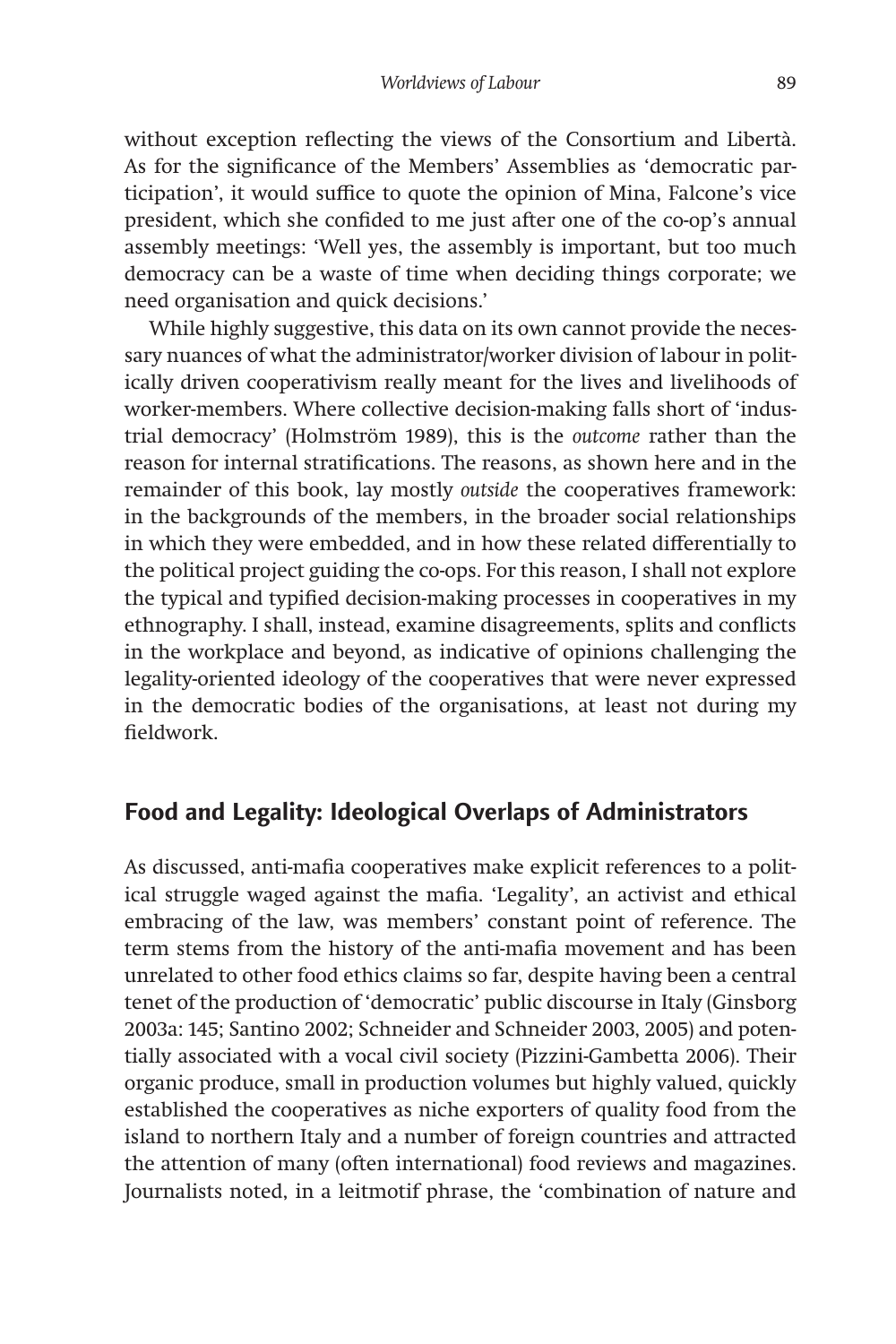culture' represented by the organic foodstuffs cultivated on confiscated land (e.g., Self 2009).

Through the discussion of the cooperatives' social composition I elucidate two issues. I first look at how internal divisions impeded cooperative arrangements of internal democracy and associated food-activist claims with administrators more than with workers. Second, I trace how these divisions were, to an extent, the outcome of food-activism commitments. In that respect, I aim to show how cooperatives' food-activism goals often do not necessarily abide by or nurture industrial democracy but actually hinder it.

In the anti-mafia co-ops' case, this process was conveyed in a two-tiered organisation, whereby administrators embraced food-activist principles more than workers did. Disseminating the co-ops' reputation, distributing the produce and promoting consumption were the work of administrators. Using websites, leaflets and newsletters, Libertà endorsed what Lino, a co-op administrator, described to me as 'the continuation of the anti-mafia movement's history' (as discussed in the previous chapter). Many administrators were Libertà members, and therefore Libertà influenced the administration's collective decisions substantially. As Checco, the cooperatives' thirty-year-old public relations manager, once told me, the food and wine produced symbolised 'a sense of purity: being the fruit of both organic agriculture *and* legality processes.' Checco noted many times in our interlocutions that awareness of food ethics and anti-mafia awareness were two sides of the same coin for the cooperatives. Libertà, whose Palermitan branch was most active in the cooperatives' marketing, called the cooperatives' foodstuffs and wine 'pure' and 'ethical.' Giampiero, the thirty-two-year-old vice president of Libertà Palermo and a member of the Borsellino cooperative, told me that '*because* of this twofold approach' (anti-mafia and organic), buying their produce implied 'ethical consumption.'

My informants among Palermitan administrators, who were also members of Libertà, stressed the 'purity' (*purezza*) of their produce. They argued, in different circumstances, that the foodstuffs they produced participated in a 'virtuous economic circle': the foods and wine were 'the products of legality in all respects.' Specifically, the administrators underlined that the foods the cooperatives produced were cultivated on legally expropriated land using organic agriculture, which guaranteed that their production was socially and environmentally fair. Moreover, distribution took place through consumer cooperatives as well as through outlets organised by Addiopizzo.<sup>3</sup> Piero, the Borsellino cooperative's agronomist, told me once that this fact was a way to be in line with their food ethics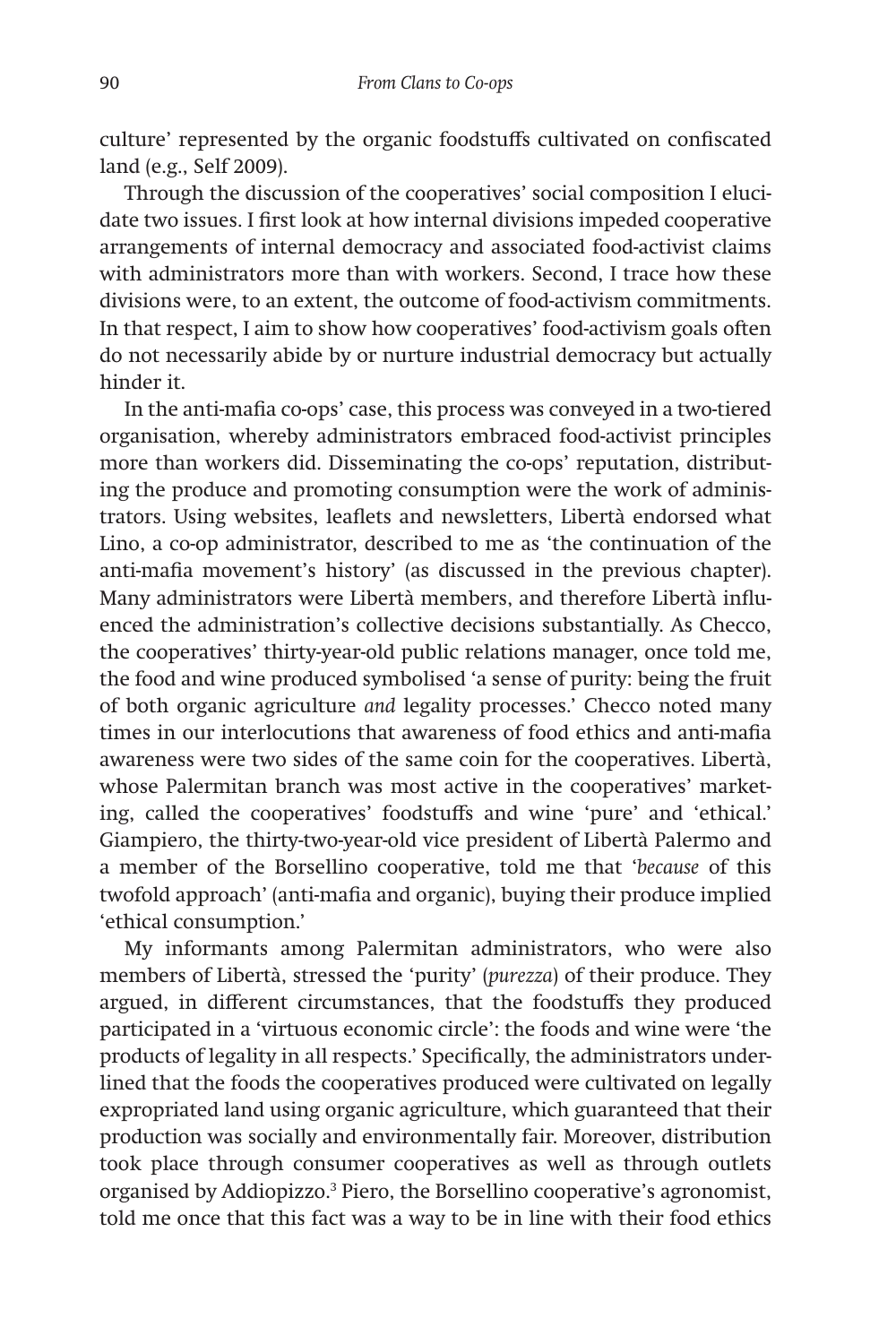and politics. 'It is legality all the way,' Luca, the Falcone cooperative's president, noted in an interview. This idea of legality keyed in well with the administrators' sense that they operated within 'virtuous networks' of meritocracy (as explained in the next chapter).

Cooperative administrators promoted in a series of leaflets and newsletters and explained in interviews the idea that their products (organic wine, pasta and legumes) embodied – in a play on words – 'the fairness/ the taste of Sicily' (*Il g(i)usto di Sicilia*). It is significant to acknowledge that this articulation of nature and culture emphasises the incarnation in the landscape of anti-mafia activism. Linking nature and culture in presenting food-activist claims is a central tenet of some associations, such as Slow Food (Petrini 2001: 8; Siniscalchi 2013a). Recent studies have explored and problematised Slow Food's interacting principles of economy/ecology (Siniscalchi 2013b). The choice to cultivate organic foods (one not necessarily shared by workers) is, in that sense, the outcome of a series of interlocked conditions: it appears 'fair' and 'alternative' (to the dominant system of food distribution as well as to the hegemonic mafia influence in Sicily), but, eventually, it serves a marketing logic. It is sealed in an understanding of an economic enclave that starts in confiscation and ends in the 'fair and good' food on the table. The commercial recognition of this choice is supported by a system of northern Italian consumer cooperatives in ways that underline how the negotiation of the anti-mafia legality claims contribute significantly to the branding of the cooperatives' products. This backing also has a Sicilian counterpart in the form of Addiopizzo, an anti-racketeering association, that has managed to organise a number of Palermo small store owners and small businessmen against Cosa Nostra's *pizzo* (racket) (see Gunnarson 2015). Addiopizzo also backed the Libertà co-ops and their food-activist beliefs.

While all the workers I spent time around insisted that organic agriculture and anti-mafia activism were not their primary concerns, the middle-class anti-mafia cooperative administrators constantly negotiated the discourse of legality in ways that matched current food-marketing needs. Their activity merged leisure with work, as they often met on occasions such as the biannual Addiopizzo feast or film evenings organised by Libertà; several of their friends worked at these events. In the words of Checco, attending such events was not only political socialisation but also an 'ethical obligation vis-à-vis their social allies' (such as the Addiopizzo and the consumer co-ops that distributed their products). It involved the promotion of their products in stands that also showcased Libertà leaflets that informed the public on anti-mafia initiatives, such as demonstrations and talks in schools.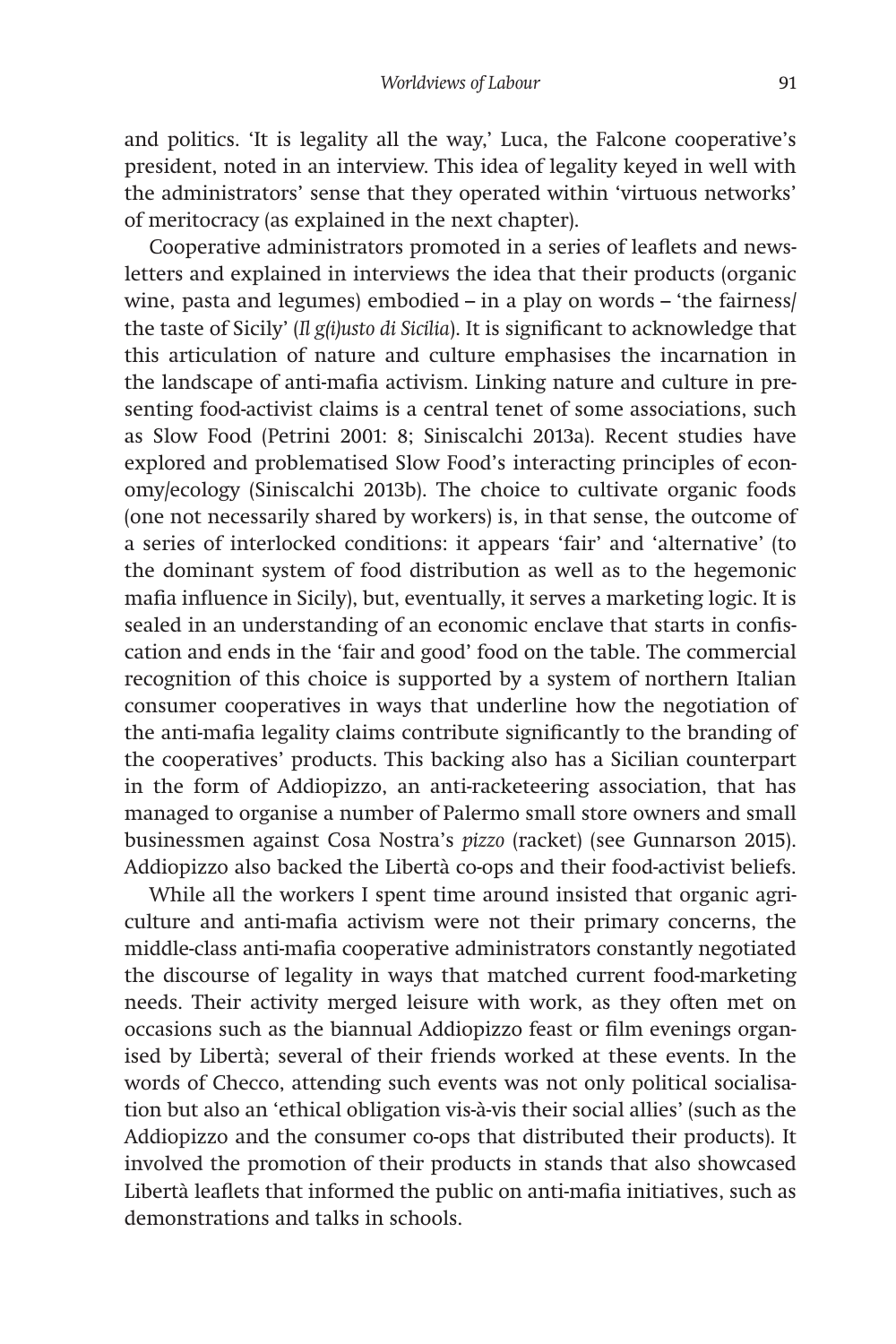As Ernesto, a Falcone administrator, told me once, their work entailed 'a mission' to link food with anti-mafia ideas: this was their 'cultural project.' In order to explore this cultural project in Palermo and San Giovanni, I organised focus groups in which the administrators of the cooperatives participated. In these meetings, Ernesto solemnly stated that the administrators 'embodied' civil society principles for San Giovanni as well as the 'mission' to develop organic agriculture in Spicco Vallata, an asset underestimated by local peasants. Their mission to produce organically on the confiscated land entailed negotiating a balance between the northern Italian consumer cooperatives that were their business collaborators and the local peasants working as manual labourers for the anti-mafia cooperatives. In the negotiation of food activism among anti-mafia cooperative members, fissures did not arise as to whether activism should be focused on production (more associated with manual workers) or consumption (the task of administrators), since the administrators – who liaised with the consumer cooperatives of northern Italy – monopolised the cooperatives' strategic production of discourse on marketing and food activism. The local peasants of Spicco Vallata, working in the cooperatives in working-class posts, were viewed as outsiders to this process.

Cooperative administrators complained about the locals' 'aesthetics', suggesting that the entire village had been constructed on the back of mafia-related *speculazione edilizia* (real estate speculation), done as cheaply as possible. In fact, many people visiting the village found the derelict facades of most houses embarrassing. Consumer cooperative representatives often came from Bologna (the capital of Emilia in northern Italy) to visit the anti-mafia cooperatives and confirm their collaboration. They compared San Giovanni to impoverished Bolivian villages they had visited while backpacking.

I already referred to the case when Flavio, a representative of CoopBrino, came to San Giovanni. That very week, another CoopBrino representative from northern Italy, Rosy Fernasi, had expressed to me, in private, that she 'shared what my Libertà friends think of this place: it's pretty crap'. But this was a private interlocution between Fernasi and me, whereas the Flavio event took place in a car with other co-op administrators. Flavio and I were strangers to the island and Spicco Vallata, differently interested in the cooperatives, and the administration team thought they should somehow disassociate from his opinion.

Specifically, later the same day as Flavio's remark, Luca was somewhat embarrassed and apologetic towards me regarding Flavio's ideas. Flavio being their business partner through CoopBrino, Luca thought he should stress that he found Flavio's remark offensive, although he had laughed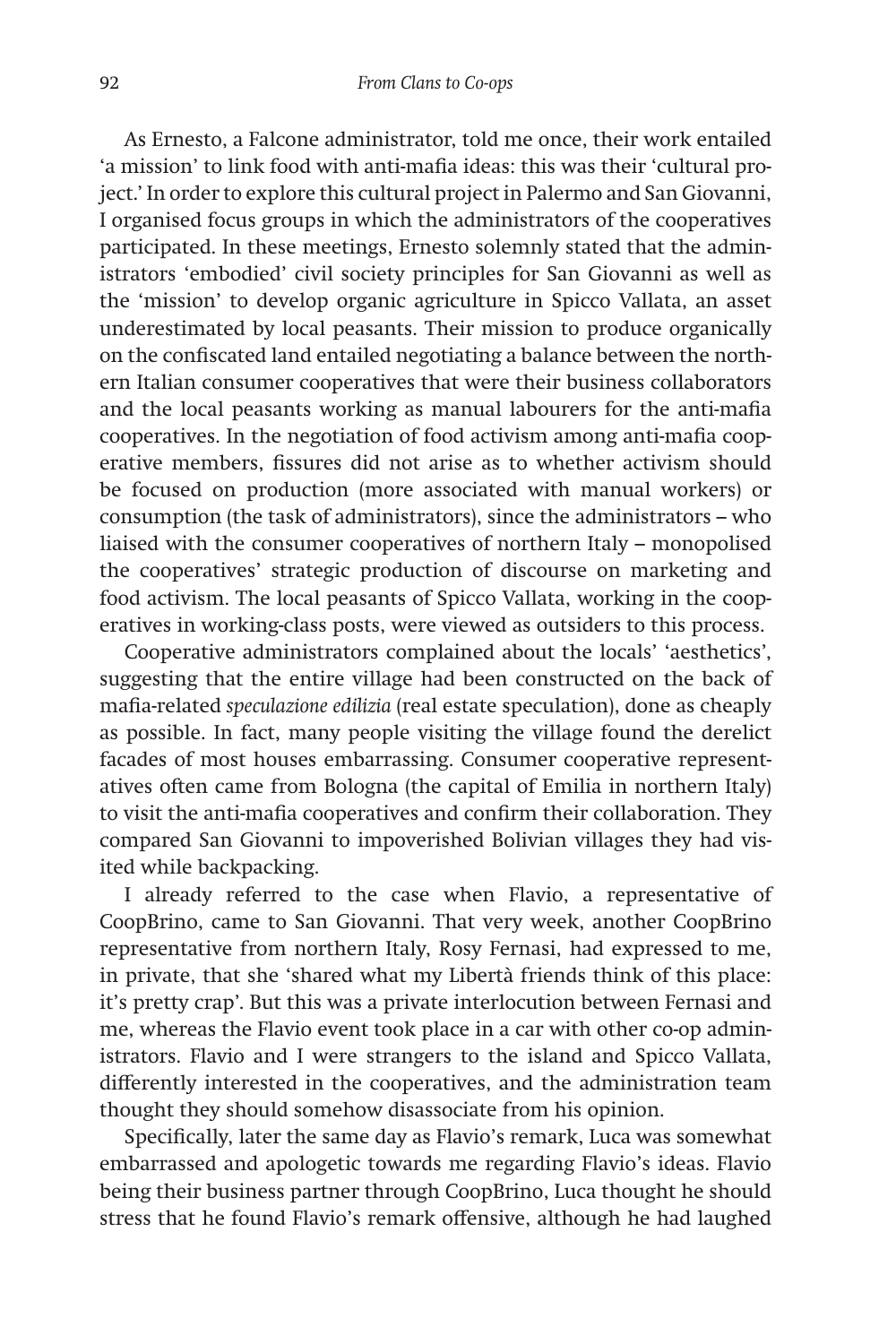when he had uttered it. Moreover Luca wished to clarify that the cooperatives had a specific role in the area, often not understood either by locals or by their Emilian partners:

Here [in San Giovanni] we find ourselves [he spells each syllable out clearly and raises his voice] in an *unevolved* society (*una società non-evoluta* [emphasis added]) – not only due to the presence of the mafia but also due to the fact that income, culture and social status are in such a condition that the only thing that matters to people is the price [of the produce]. That's it. It is not important *how* something is produced – the only thing that matters is its price, nothing else. And since I work in San Giovanni and not in Bologna, I have an eye open for all the world market but I pay attention on how to impose change on this reality.

Luca's disassociation from Flavio's point is then only partial. The vignette above, as well as Luca's words, point to a classic theme: food ethics do not mean the same thing across classes, and the negotiation of a past that constructs a retrospective genealogy of ethical food production associated with peasant struggles and constitutes current food production as part of a broader activism is also informed by class (cf. Pratt 2007). The relative distance in the above quotations, between the different work groups of the cooperatives, underlines that conceptualisations of agrarian change should take class dynamics seriously (Bernstein 2010).

This is influenced by the administrators' participation in the values of the recent anti-mafia movement, in which Libertà plays a crucial role. The managerial roles of certain people (like Mina, Ernesto and Luca) in associations such as the NGO Libertà on the one hand and the cooperatives on the other are central to the merging of two parallel types of discourse (the anti-mafia movement and food ethics). At the same time, local workers, more focused on their own farms' produce, were absent from this configuration. This was reflected in the two-tiered organisation of the cooperatives.

Mina, Giampiero, Luca and several other administrators insisted, in several interviews, that in order to support food ethics, and in order to guarantee the distribution of their *g(i)usto* product and the dissemination of anti-mafia activism alongside and through the produce, hierarchical principles of labour should be applied to the cooperatives. Mina was one of the administrators who was more involved with promoting the cooperatives as ethical food and wine producers. Part of her job was to nurture and develop the business partnership of two Spicco Vallata cooperatives (Falcone and Borsellino) with consumer co-ops in northern Italy, where their produce was distributed. This work often raised issues of prioritis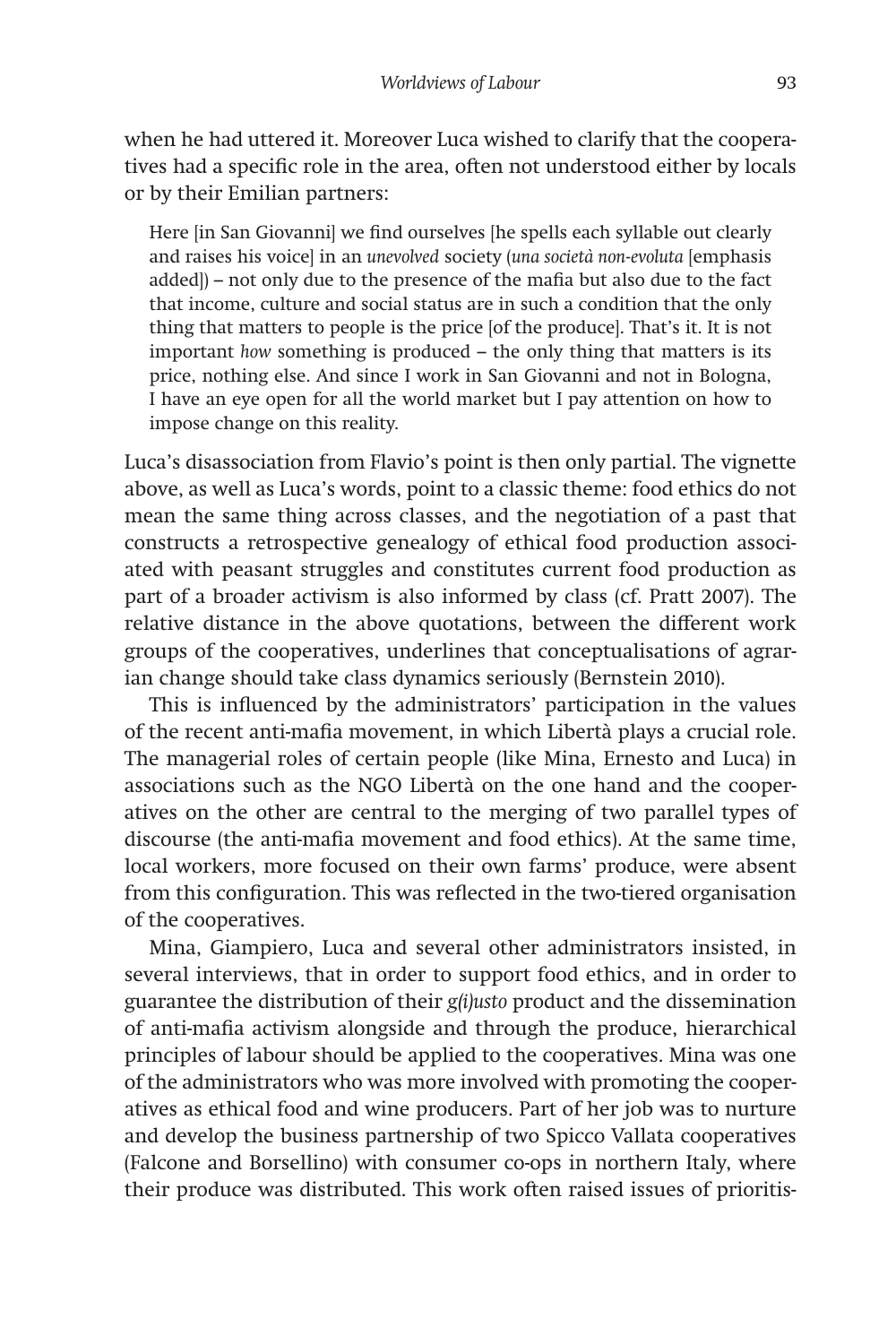ing a politicised marketing of the products, often by downplaying equal work relations and particularly democracy within the co-ops.

### **Workers: Worldviews Apart?**

The peasants of the cooperatives that Giampiero referred to were the people in the manual workforce who were either members of the cooperatives or day labourers; alongside their cooperative employment, they were also smallholders.<sup>4</sup> They earned wages from the cooperatives by working in the confiscated land plots and also worked on their own land tracts (*pezzi di terra*), mostly vineyards. One such case was Pippo Pitrè, a fifty-eight-year-old from San Giovanni, who used to be a member of the Borsellino cooperative but had resigned a few months before I met him. His resignation was due to conflicts with the administration over the fact that, as a member-worker, he did not receive a monthly wage. This mishap took place over a misunderstanding about work the Borsellino administrators thought he had offered voluntarily, helping out another co-op. When Pippo retrospectively demanded wages, he was astounded to hear that he had been 'a volunteer'. He eventually decided to go back to work as a daily worker for the Falcone, as he needed some income. I rented the apartment he owned at the centre of the village. Pippo's family lived in a farmhouse two kilometers outside the village, as they preferred the tranquility of that area. His wife Maria, sixteen years his junior, did not work outside the home; they had a seventeen-year-old daughter, Elena.

As I had become good friends with Pippo, the Pitrè family often invited me for dinner. After a day of work in the vineyards of the cooperatives, Pippo regularly asked me to join him in his house for a warm dish of pasta with vegetables from his garden, cooked by Maria. As we sat gathered around the table, he would boast that we were enjoying his 'own wine,' comparing it to the cooperative's: 'the cooperative wine is too commercial,' while the wine from his vineyard was 'authentic and pure.'

He was proud that he cultivated the red Nero D'Avola variety at 670 meters above sea level, as it is very difficult to grow red grapes at such a high altitude. 'That's the heroism, that's what's really difficult,' he said, 'not just co-op activism.' Pippo was also proud of the fact that he matured the wine in his 'cellar' (in fact, the garage). Like other daily cooperative workers, he thought homemade conventional wine was qualitatively superior to the organic wine made at the cooperatives' winery. For him, the only advantage of the cooperative production of bottled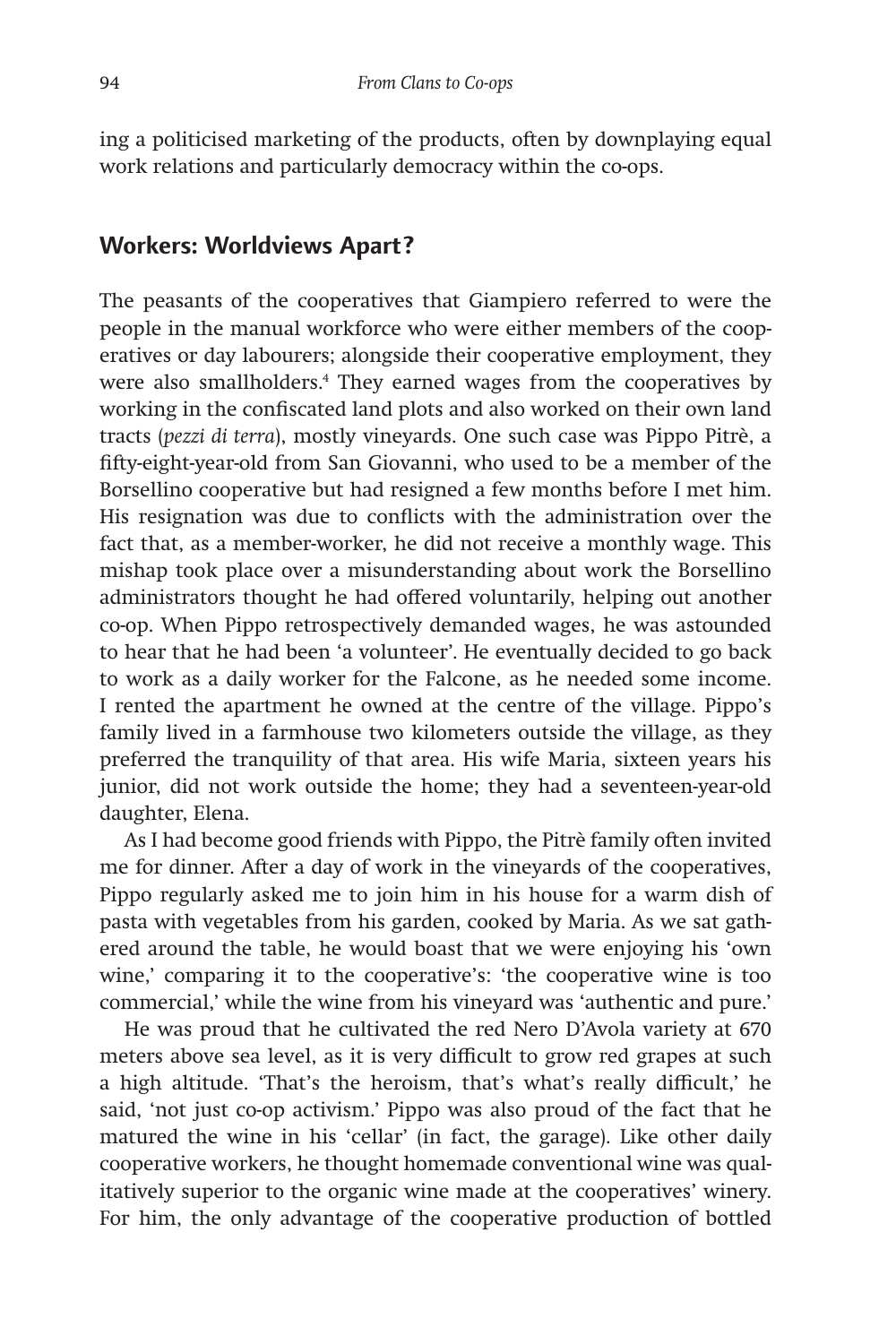organic wine was that they produced it on a larger scale; in terms of quality, 'his wine' was superior. Pippo, like many other peasants working in the cooperatives but also maintaining their own – conventional, not organic – vineyards and farms, could not conceive why organic produce was any better than 'the local, traditional one', as he put it. Tano, another worker, emphasised to me that while he enjoyed working in the co-ops' vineyards, he much preferred his own: 'There is more meaning in working my own land, despite what people [administrators] say about organic agriculture and activism. My own product is better.'

It is telling to juxtapose with cooperatives' 'participatory democracy' the fact that Falcone, Borsellino and Lavoroealtro all had similar modes of collective management whereby the ideas of the administrative teams dictated the overall planning. The main actors in the cooperatives' decision-making, the Palermitan administrators, engulfed food activism by way of democratic politics. This meant working in terms of a conceptual enclave: fusing the ideology of a pure political system (free from mafia) with the idea of a pure system of consuming ethical, organic foods. Doing this, however, comes with costs for the internal democracy within the cooperatives.

This was reflected, importantly, in contested notions across teams' views over such issues as danger and safety or the freedom of speech (see also Rakopoulos 2015c for a lengthy commentary). Across such differences among the work teams, (ideas on) the relative safety of interlocutors and anthropologist sometimes conflicted. For instance, Adamo, a forty-year-old agricultural member-worker of Falcone from San Giovanni, commented on my unwillingness to meet a *mafioso* recently out of prison, calling me 'a pussy and a fake anthropologist' and suggesting that 'a real man and a proper anthropologist should be into this kind of stuff'. The *mafioso* was a friend of his; Adamo insisted I meet him. For Adamo, the danger in this case was if the office-based administrators found out about our dealings, as this could have had consequences for his position as a member of the cooperative. I felt I had to find a balance between the danger of being challenged by his perceptions of what constituted a 'real man' and a 'real anthropologist' and the danger of being discovered by members of the office team as someone who had relations with 'the mafia'.

Adamo often emphasised the fluidity of relations with mafia, arguing that mafia and anti-mafia were distinct but did not constitute two worlds apart. As he had told me, in connection with another instance, 'the mafia is eternal in San Giovanni: as omnipresent as the fog is in your London'. Hence, while mafia clans' inter-relations are unpredictable, *the mafia* is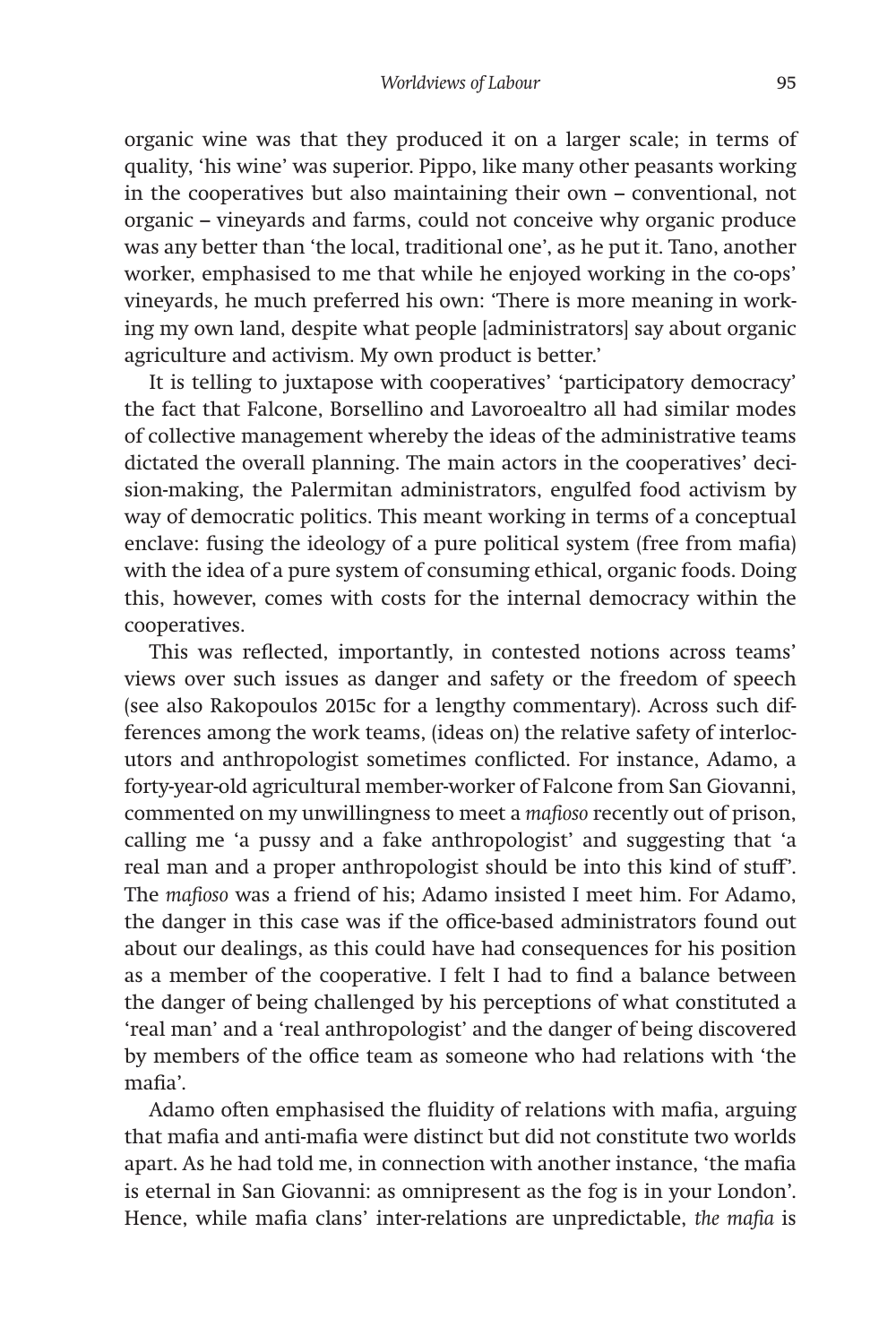seen as a constant, much as 'family is the centre of Sicilian life' as earlier anthropological research stated in a, slightly debatable by now, fashion (Boissevain 1966: 19; but see Rakopoulos 2017a).

The main sense of unease I had was not from Adamo's comments or my own sense of safety, which I understood was guaranteed due to my friend's linking me with the *mafioso*; it was, rather, that there was a danger that the cooperatives' anti-mafia-committed administrators would find out about that link. That Adamo, his mafia friend Gioacchino and I had 'dealings' should have to stay a secret, because if the administrators found out, it might lead to grave consequences for Adamo's position as a cooperative member. Adamo, like everyone else in the co-ops, was not free to express any positive views about people he liked who happened to be mafia members, let alone to bring others into contact with *mafiosi*. His stance, although not identifying with the silent mafia person, was removed from the views of (most of) the members of the anti-mafia team who condemned anyone who had relations with the mafia.

Some days after I had met Gioacchino and interviewed him, thirtyone-year-old Marelio, an administrative member of Falcone, called me in. Marelio had overheard me talking on the phone and suspected I had dealings with *mafiosi*. Finding this situation dangerous, he asked for details. I clarified that I could not share information with him in order to protect informants. He commented that I was buying into *omertà*, and thus the dangerous ethics of the mafia code of silence. He therefore identified what anthropologists perceive as ethical behaviour, with mafia morality. Silvio, the thirty-four-year-old president of Borsellino and also an administrator, heard about my contact with Adamo and the *mafioso* through local gossip. He thought my contacts with 'the mafia' put me in danger and suggested disciplining the person who had led me to establish bridges between 'the cooperative and the mafia'. This was the danger Adamo had mentioned, as it imperilled his job. Thankfully, he was never disciplined.

This event elucidates the subtle ethical challenges I faced during fieldwork. Codes of conduct were informed by the cooperative distribution of labour (influenced by people's class and other backgrounds), revealing the often contradictory morals that separated colleagues in the cooperative, who were divided across the distribution of labour, personal background, participation in local kinship and friendship networks. It also shows the relationality of my research position – contingent to each *specific* relationship I established with people. In the background is the heavily gendered nature of my fieldwork, as 'being a man' was understood as a performed pattern of behaviour that I had to live up to in order to fulfil expectations some interlocutors had for me. Episodes like this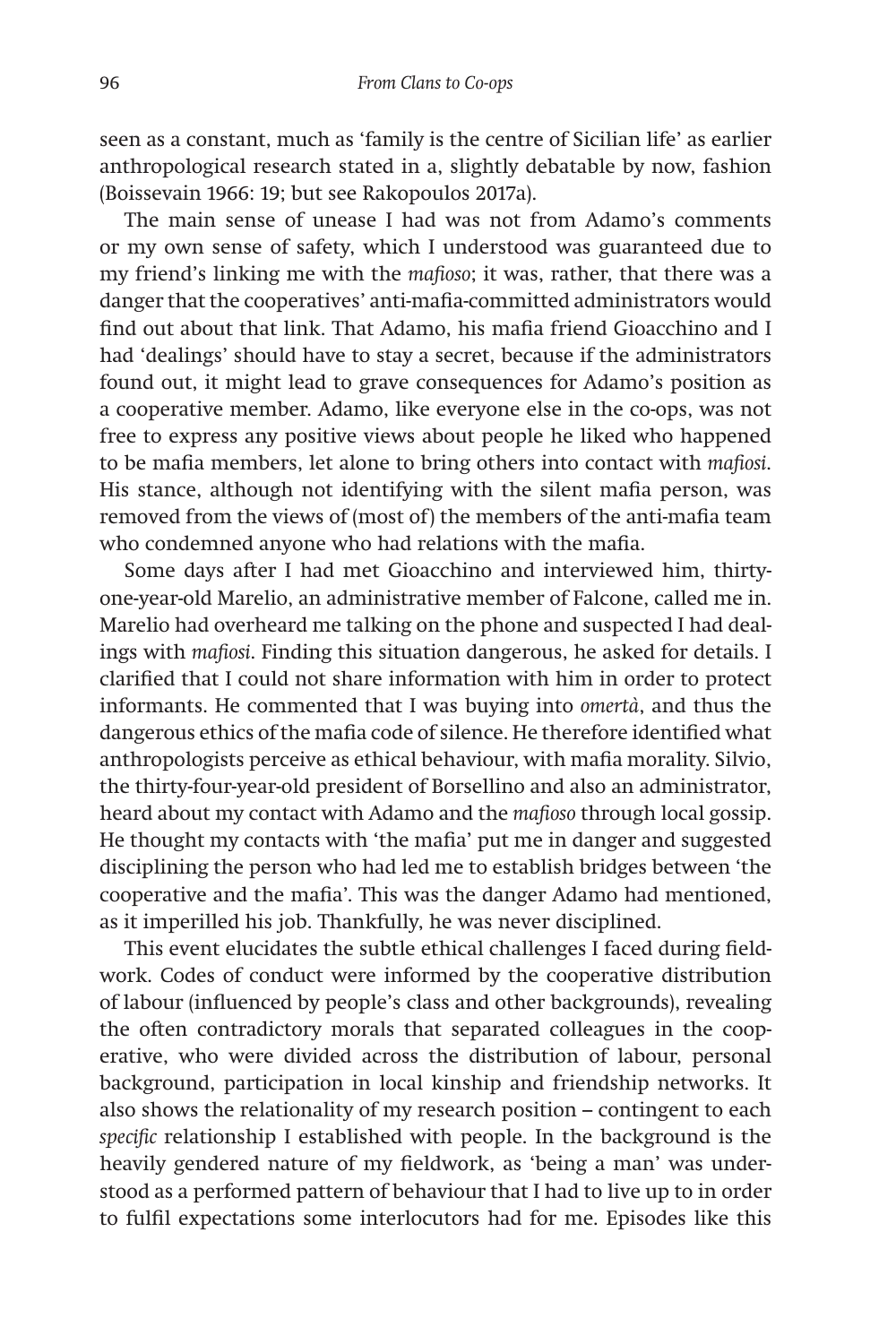allowed me to reflect on my gendered position in the field and on how the (arguably rigid) ethics of anthropological fieldwork often contrast indigenous ideas about respectability, as the fact that confidentiality was glossed as '*omertà*' shows.

An anthropology of such divisions, then, underlines the issue of subjectivity in discussing economic organisation and food ethics and values where often a distance between local and 'authentic' is present (Pratt 2007) – in this case, across divisions of labour. Specifically, it is impossible to conceptualise cooperatives as united, cohesive actors in democratic mobilisation over food concerns. On the contrary, claims about food ethics can often underline, and deepen, already existing internal divisions of labour. The positions of workers and administrators (the latter being the real actors of activism in Sicily, rather than the 'cooperatives' they compose) are influenced, among other issues, by their position vis-àvis food and legality ethics and their overall viewpoints on production as well as their commitment to anti-mafia principles.

### **Differences across Foodways and Law**

The idiom 'legality' informs conceptualisations of food ethics and activism in contemporary Italy. The class-situatedness of this ethics, and the associated political activism from which it derives, is the key point for conceptualising anti-mafia food activism in Sicily today. Administrators stress the discourse on organic production and on anti-mafia principles, while their co-members – the local workers – are less interested in framing their activity in these terms. It is important to conceptualise food activism as a classed element of cooperative ideology. Administrators are invested in shaping the cooperatives towards ethical consumption, while producers (local worker-members) identify much less with these proclaimed characteristics. This is identified both in how workers think of their activity (prioritising their own produce over the cooperatives') and in how administrators think of their colleagues' commitment (which they see as relatively low).

Internal democracy in cooperatives draws from the ideological interaction of food activism and legality activism, wherein the administrators 'guide' the co-ops in their mastering of the food ethics and anti-mafia discourses. Much change has taken place in a shift towards the study of food consumption since, say Goodman and DuPuis' essay (2002) that noted an asymmetry, with production weighing heavier in terms of scholarly focus (such change acknowledged in, e.g., Klein and Murcott 2014).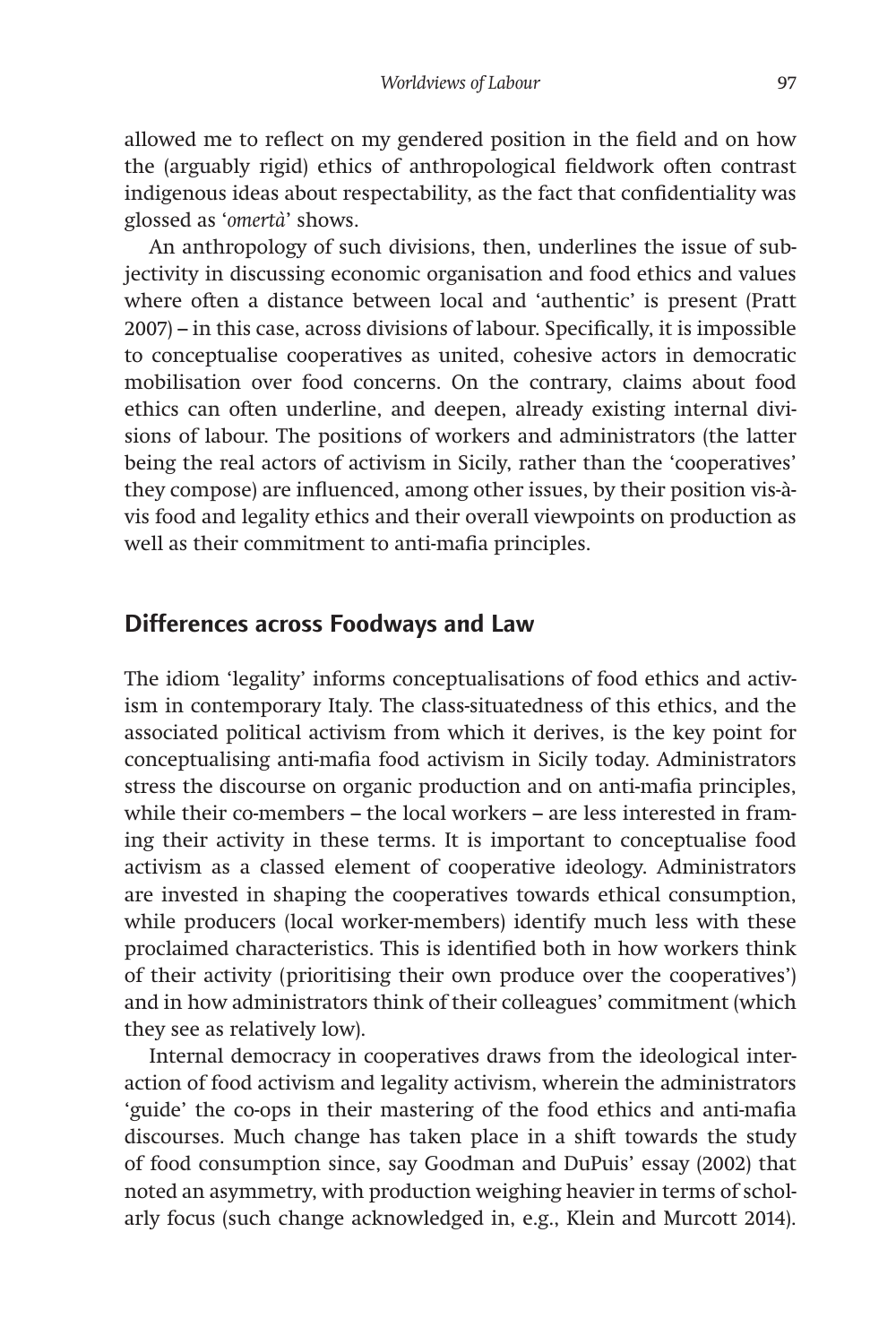Production of food in a co-op environment is not endowed with the same attitude across workers: the obvious two-tiered organisation of labour in the agrarian anti-mafia cooperatives of Sicily reminds us that food ethics begin way before the consumption of foodstuff. The production of food and wine is mostly associated with local workers who care little about identifying with anti-mafia or food activism principles and who most often prioritise, in terms of their sense of selfhood and pride, their own private production of wine. The strict separation of consumption and production into different teams within a sharp division of labour is rooted in, and informed by, a series of other disconnections between producers and managers of distribution/consumption, including personal origin (respectively, rural Spicco Vallata and urban Palermo), ethical stance, class understood in a range of semantics and other sources of income (private farming).

Seeing political movements as moral politics cannot fully account for the agrarian moral economies they inspire (Edelman 2001); the antimafia agrarian cooperatives' discourse, conveyed by their administrators, explicitly attempted to merge moral claims regarding food production with a politicised discourse (around legality). In the case of Sicily's anti-mafia cooperatives, principles of food activism are followed only by some members – a condition that emphasises the challenges of achieving internal cohesiveness and democratic organisation.

This chapter has briefly situated the actors of Sicilian anti-mafia ideologies, over food activism, in specific divisions. The phenomenology of those hints at a classic sociological division of labour. However, as illustrated in the story of Pippo over produce, quality and family life and in the vignette around talking to *mafiosi*, this is mostly a division based on worldviews, which precedes internal co-op divisions and is rooted in class differences. The valuation of their skill and the valorisation of their labour follow what are already existing differences among work groups that often have contrasting repercussions in the way they operate internally.

Most importantly, such dissimilarities underline the significance of the difference between people participating in each work team. This difference in worldviews, that rarely became palpable, cannot be reduced analytically to a 'division of labour' framework. As much as they are structured in sets of labour differentiation (a two-tiered system), the significance of such differentiation cannot be exhausted in ideas on skill across a manual and an intellectual part. It is this economistic reductionism that opened this book (see page 4) that this ethnography wishes to tackle, with more fodder to come to that direction in the following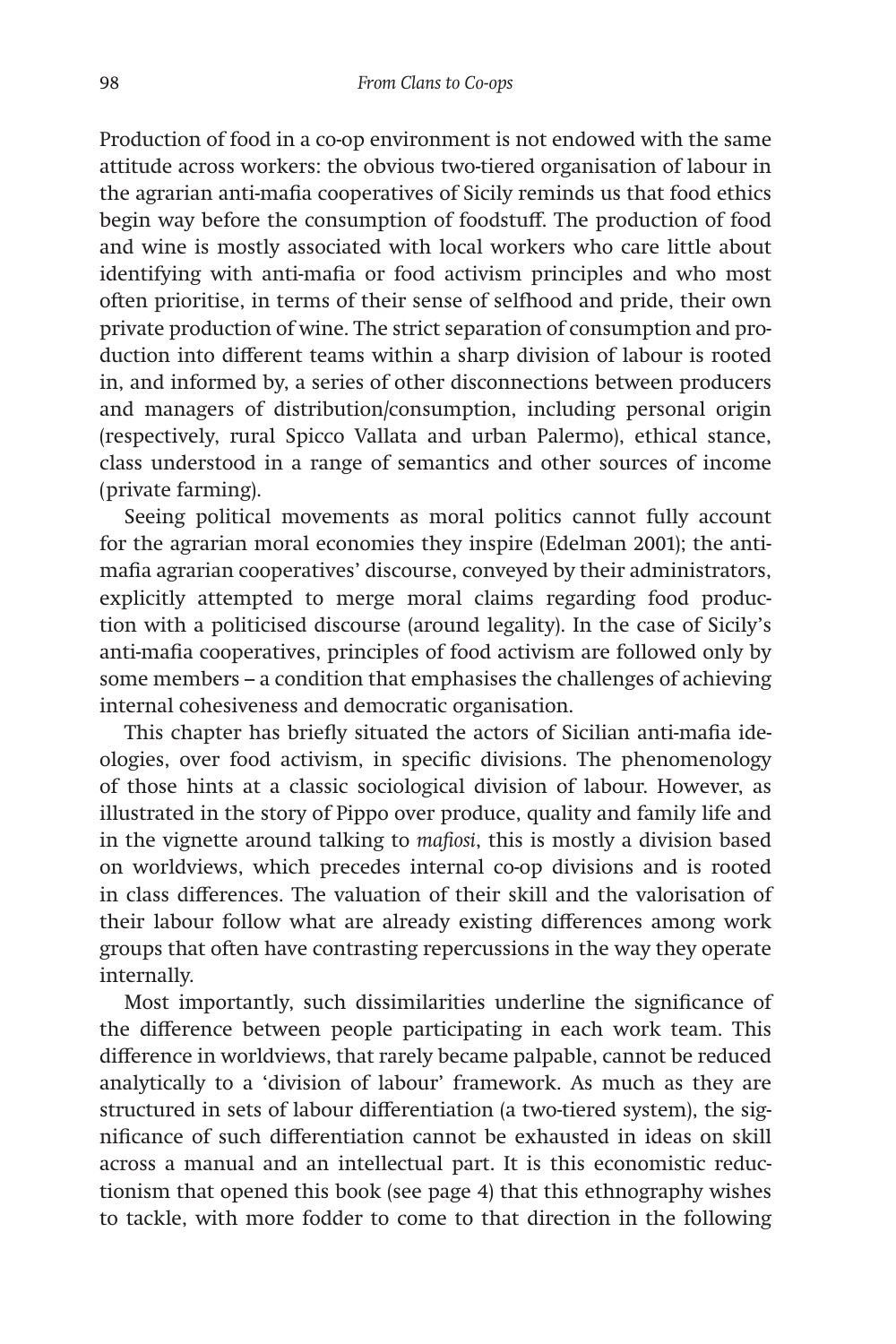|              | The contract of the community of the community of the community of the community of the community of the community of the community of the community of the community of the community of the community of the community of th |                            |                             |                                                             |
|--------------|--------------------------------------------------------------------------------------------------------------------------------------------------------------------------------------------------------------------------------|----------------------------|-----------------------------|-------------------------------------------------------------|
|              | Cooperative members                                                                                                                                                                                                            |                            |                             | Contractual ('daily') workers                               |
| Name         | Administrative workforce                                                                                                                                                                                                       | Manual workforce           | Administrative<br>workforce | Manual workforce                                            |
| Liberanima   | on monthly wage of c.500€<br>embers<br>$2 \text{ m}$                                                                                                                                                                           | 3 members (on daily pay)   | I                           | 1 seasonal worker (man)                                     |
| Borsellino   | 5 administrators                                                                                                                                                                                                               | 12 members (all of them on | I                           | 4 seasonal workers (men)                                    |
|              | nonthly wage ranging from<br>1,200€ (Salvo, president) to<br>940€ (Niko, administrator)<br>$\sin n$                                                                                                                            | daily pay)                 |                             |                                                             |
| Falcone      | 7 office-based administrators                                                                                                                                                                                                  | 10 member-workers          | 2 office-based              | 11 seasonal workers,                                        |
|              | on monthly wage ranging from                                                                                                                                                                                                   | 4 of them on monthly-wage  | administrators, on          | cooperative members                                         |
|              | 0€ (Luca, president) to<br>1,230                                                                                                                                                                                               | contracts, 6 on contracts  | annual renewable            | as fieldshands (men, on                                     |
|              | 0€ (Manlio, administrator)<br>1,03                                                                                                                                                                                             | based on daily pay         | contracts                   | daily pay contracts); some                                  |
|              |                                                                                                                                                                                                                                |                            |                             | 4 seasonal workers (men) in<br>amassing a monthly $700 \in$ |
|              |                                                                                                                                                                                                                                |                            |                             | other capacities, e.g., tourism                             |
|              |                                                                                                                                                                                                                                |                            |                             | 5 seasonal workers (women)                                  |
| Lavoroealtro | 3 administrators                                                                                                                                                                                                               | 12 member-workers          |                             | 4 seasonal workers (men)                                    |
|              | from 1,100€ (Vito, president) to<br>on monthly wages ranging                                                                                                                                                                   |                            |                             |                                                             |
|              | 800€ (Mario, administrator)                                                                                                                                                                                                    |                            |                             |                                                             |

**Table 4.2** Pay and Membership Status in the Spicco Vallata Cooperatives' Workforce **Table 4.2** Pay and Membership Status in the Spicco Vallata Cooperatives' Workforce

\* All members were on permanent contracts. All figures denote mixed pay. \* All members were on permanent contracts. All figures denote mixed pay.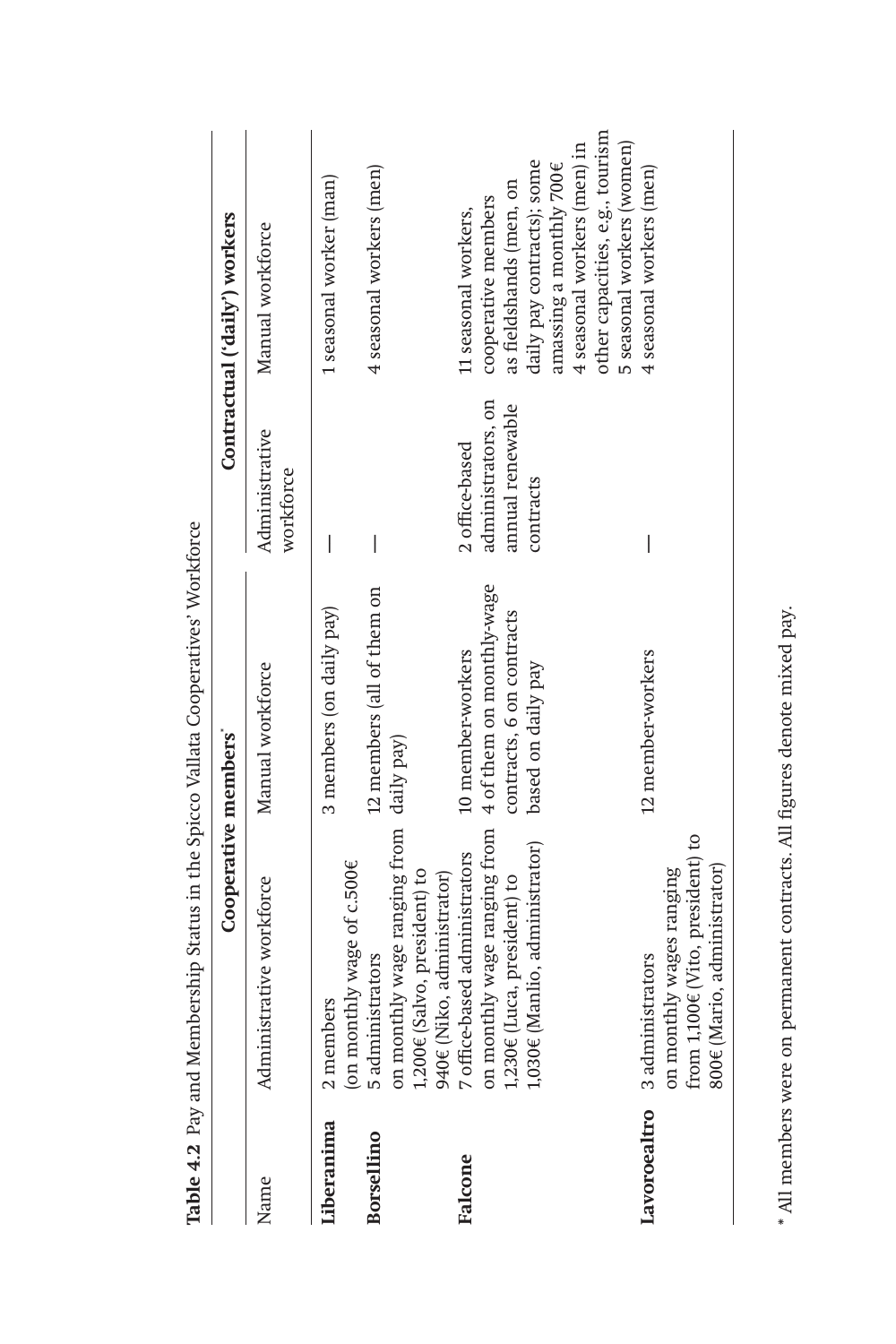|                      |                                        |                                                   | Cooperatives outside Spicco Vallata |         |                                         |
|----------------------|----------------------------------------|---------------------------------------------------|-------------------------------------|---------|-----------------------------------------|
| Name                 | Location                               | Land                                              | <b>Affiliation</b>                  | Members | Established                             |
| Cabbiano             | Rome                                   | 30 ha (mainly vineyards)                          | Independent                         |         | 2008                                    |
| e Terre di don       | Caserta area                           | No land - buffalos for                            | Libertà                             |         | 2009                                    |
| Peppe Diana          | (Campania)                             | mozzarella production                             |                                     |         |                                         |
| Casa dei Giovani     | Bagheria                               | c100 ha (dry farming)                             | Used to collaborate with            | σ       | 2001                                    |
|                      |                                        |                                                   | Libertà' but now independent        |         |                                         |
| Valle del Marro      | Gioia Tauro<br>Calabria                | 60 ha (mainly vineyards)                          | Libertà                             |         | 2008                                    |
| <b>Beppe Montana</b> | Catania area of                        | 2,000 orange trees                                | Libertà (and Etna Consortium        |         | 2011                                    |
|                      | eastern Sicily                         | 100 olive trees                                   | for Legality and Development        |         |                                         |
|                      | Defunct Cooperatives in Spicco Vallata |                                                   |                                     |         |                                         |
| Akragas              | San Giovanni                           | 130 ha (mainly vineyards) Preceded Libera and the |                                     |         | Established 1998;                       |
|                      |                                        |                                                   | Consortium                          |         | Consortium in 2002<br>liquidated by the |
| <b>Paradiso</b>      | San Giovanni                           | 130 ha (mainly vineyards) Preceded Libera and the | Consortium                          | 5       | Established 1998;<br>liquidated by the  |
|                      |                                        |                                                   |                                     |         | Consortium in 2002                      |
|                      |                                        |                                                   |                                     |         |                                         |

Table 4.3 General Information about Other Anti-mafia Cooperatives **Table 4.3** General Information about Other Anti-mafia Cooperatives

administrators paid no national insurance contributions to the workers. This caused a scandal, which is still under investigation at administrators paid no national insurance contributions to the workers. This caused a scandal, which is still under investigation at \* The Consortium and Liberta's imposition of a regularisation of labour did not work in the case of Casagiovane, as the \* The Consortium and Liberta's imposition of a regularisation of labour did not work in the case of Casagiovane, as the the time of publication. Meanwhile, the Casa is isolated by other cooperatives, the state and Liberta. the time of publication. Meanwhile, the Casa is isolated by other cooperatives, the state and Liberta.